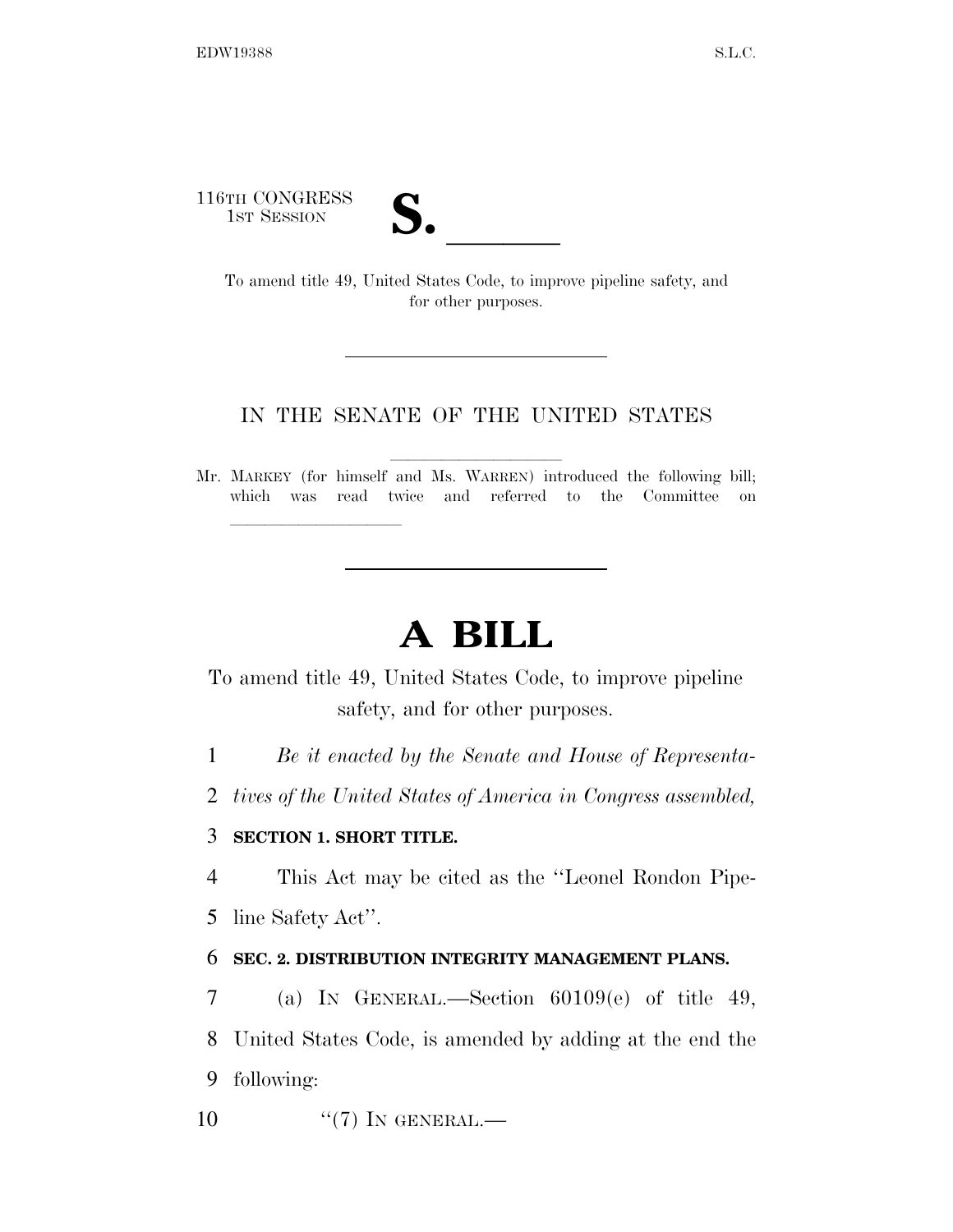| $\mathbf{1}$   | "(A) EVALUATION OF RISK.—Not later                |
|----------------|---------------------------------------------------|
| $\overline{2}$ | than 1 year after the date of enactment of this   |
| 3              | paragraph, the Secretary shall promulgate regu-   |
| $\overline{4}$ | lations that ensure that each distribution integ- |
| 5              | rity management plan developed by an operator     |
| 6              | of a distribution pipeline includes an evaluation |
| 7              | $of$ —                                            |
| 8              | "(i) the risks resulting from the pres-           |
| 9              | ence of cast iron pipes and mains in the          |
| 10             | distribution system; and                          |
| 11             | "(ii) the risks that could lead to or re-         |
| 12             | sult from the operation of a distribution         |
| 13             | pipeline above the maximum allowable op-          |
| 14             | erating pressure (as described in section)        |
| 15             | 192.619 of title 49, Code of Federal Regu-        |
| 16             | lations (or successor regulations)).              |
| 17             | "(B) CONSIDERATION.—In the evaluations            |
| 18             | required in a plan under subparagraph $(A)$ , the |
| 19             | regulations promulgated by the Secretary shall    |
| 20             | ensure that the distribution integrity manage-    |
| 21             | ment plan evaluates future potential threats in   |
| 22             | a manner that considers factors other than past   |
| 23             | observed abnormal operating conditions (as de-    |
| 24             | fined in section $192.803$ of title 49, Code of   |
| 25             | Federal Regulations (or successor regulations))   |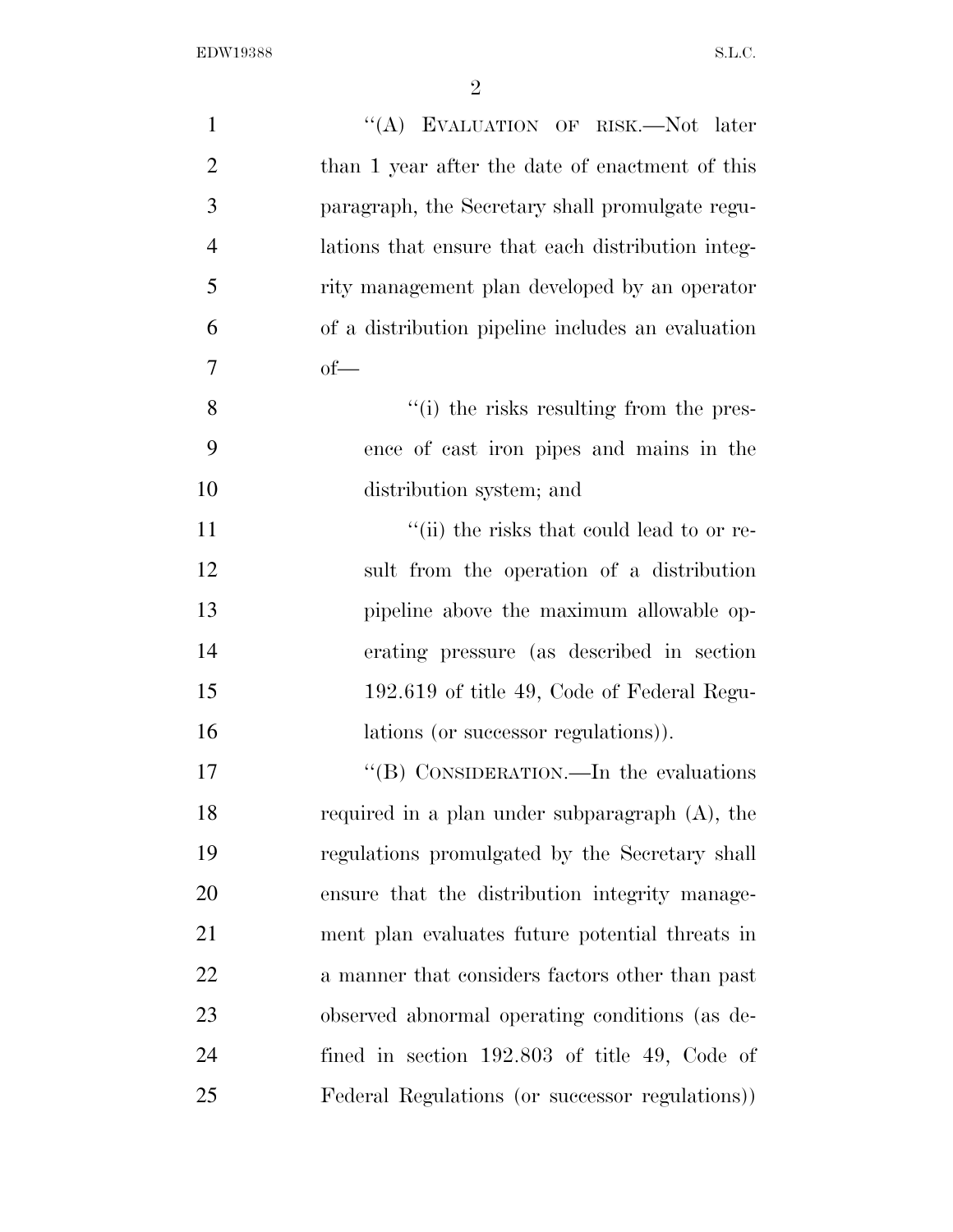| $\mathbf{1}$   | in ranking risks and identifying measures to     |
|----------------|--------------------------------------------------|
| $\overline{2}$ | mitigate those risks under that subparagraph,    |
| 3              | so that operators avoid using a risk rating of   |
| $\overline{4}$ | zero for low probability events unless otherwise |
| 5              | supported by engineering analysis.               |
| 6              | $``(C)$ DEADLINES.—                              |
| $\overline{7}$ | "(i) IN GENERAL.—Not later than                  |
| 8              | 180 days after the date of enactment of          |
| 9              | this paragraph, each operator of a dis-          |
| 10             | tribution pipeline shall submit to the Sec-      |
| 11             | retary or to the relevant certified State au-    |
| 12             | thority, if applicable, a copy of—               |
| 13             | the distribution integrity<br>``(I)              |
| 14             | management plan of the operator;                 |
| 15             | $\lq\lq$ (II) the emergency response             |
| 16             | plan under section $192.615$ of title 49,        |
| 17             | Code of Federal Regulations (or suc-             |
| 18             | cessor regulations); and                         |
| 19             | "(III) the procedural manual for                 |
| 20             | operations, maintenance, and emer-               |
| 21             | gencies under section 192.605 of title           |
| 22             | 49, Code of Federal Regulations (or              |
| 23             | successor regulations).                          |
| 24             | "(ii) UPDATES.—Each operator of a                |
| 25             | distribution pipeline shall submit to the        |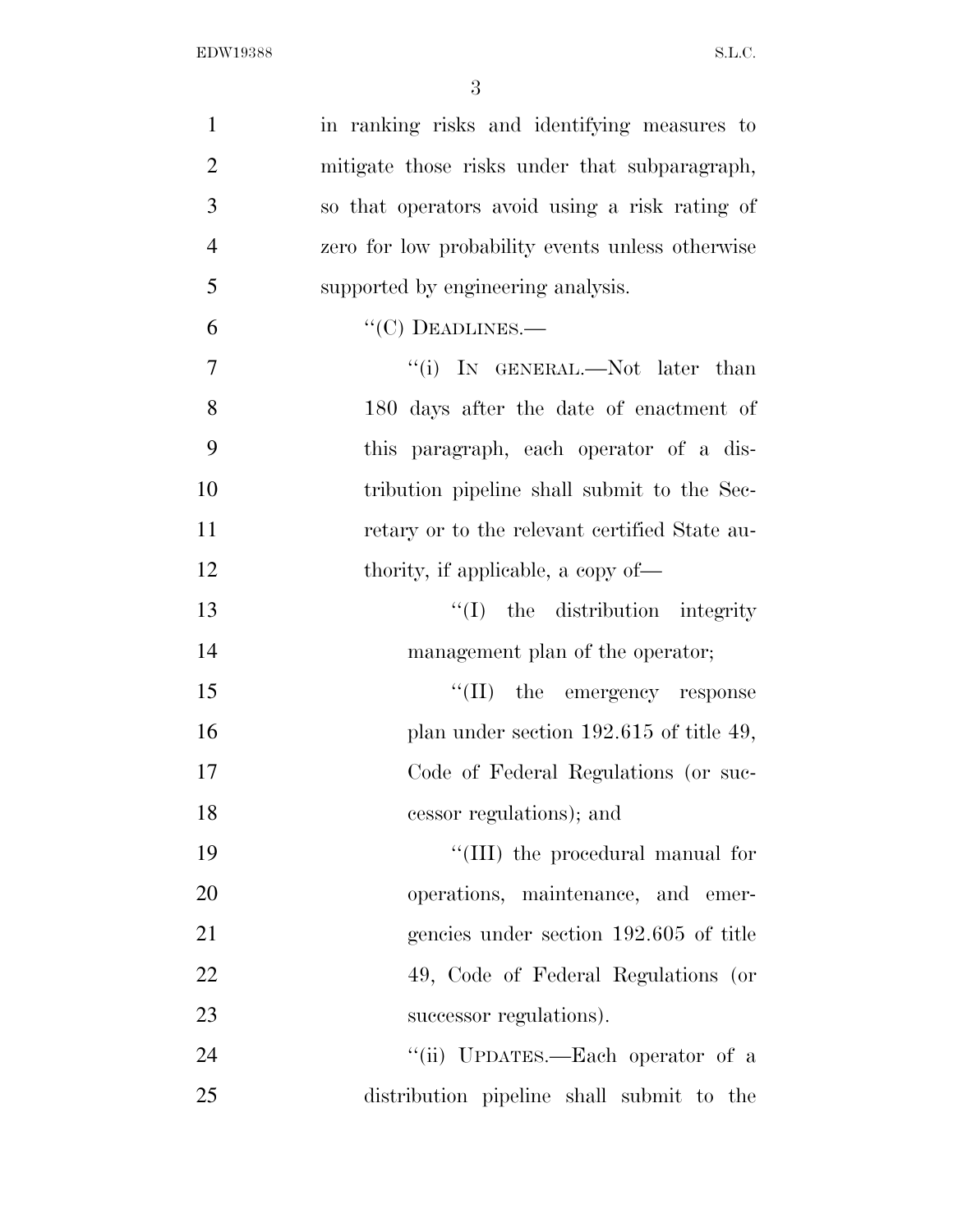| $\mathbf{1}$   | Secretary an updated plan or manual de-              |
|----------------|------------------------------------------------------|
| $\overline{2}$ | scribed in clause (i) by not later than 60           |
| 3              | days after the date of the update.".                 |
| $\overline{4}$ | MONITORING.—Section $60105(e)$ of title 49,<br>(b)   |
| 5              | United States Code, is amended—                      |
| 6              | $(1)$ in the second sentence, by striking "A         |
| 7              | State" and inserting the following:                  |
| 8              | "(2) COOPERATION.—A State";                          |
| 9              | $(2)$ by striking "The Secretary" and inserting      |
| 10             | the following:                                       |
| 11             | "(1) IN GENERAL.—The Secretary"; and                 |
| 12             | $(3)$ by adding at the end the following:            |
| 13             | "(3) AUDIT PROGRAM.—Not later than 1 year            |
| 14             | after the date of enactment of this paragraph, the   |
| 15             | Secretary shall promulgate regulations to update the |
| 16             | annual State Program Evaluations to-                 |
| 17             | $\lq\lq$ ensure that a State authority has the       |
| 18             | capability to sufficiently review and evaluate the   |
| 19             | adequacy of the plans and manuals described in       |
| 20             | section $60109(e)(7)(C)(i)$ ; and                    |
| 21             | "(B) require that a State authority has a            |
| 22             | sufficient number of inspectors to ensure safe       |
| 23             | operations, as determined by a formula that          |
| 24             | takes into account factors including but not         |
| 25             | limited to-                                          |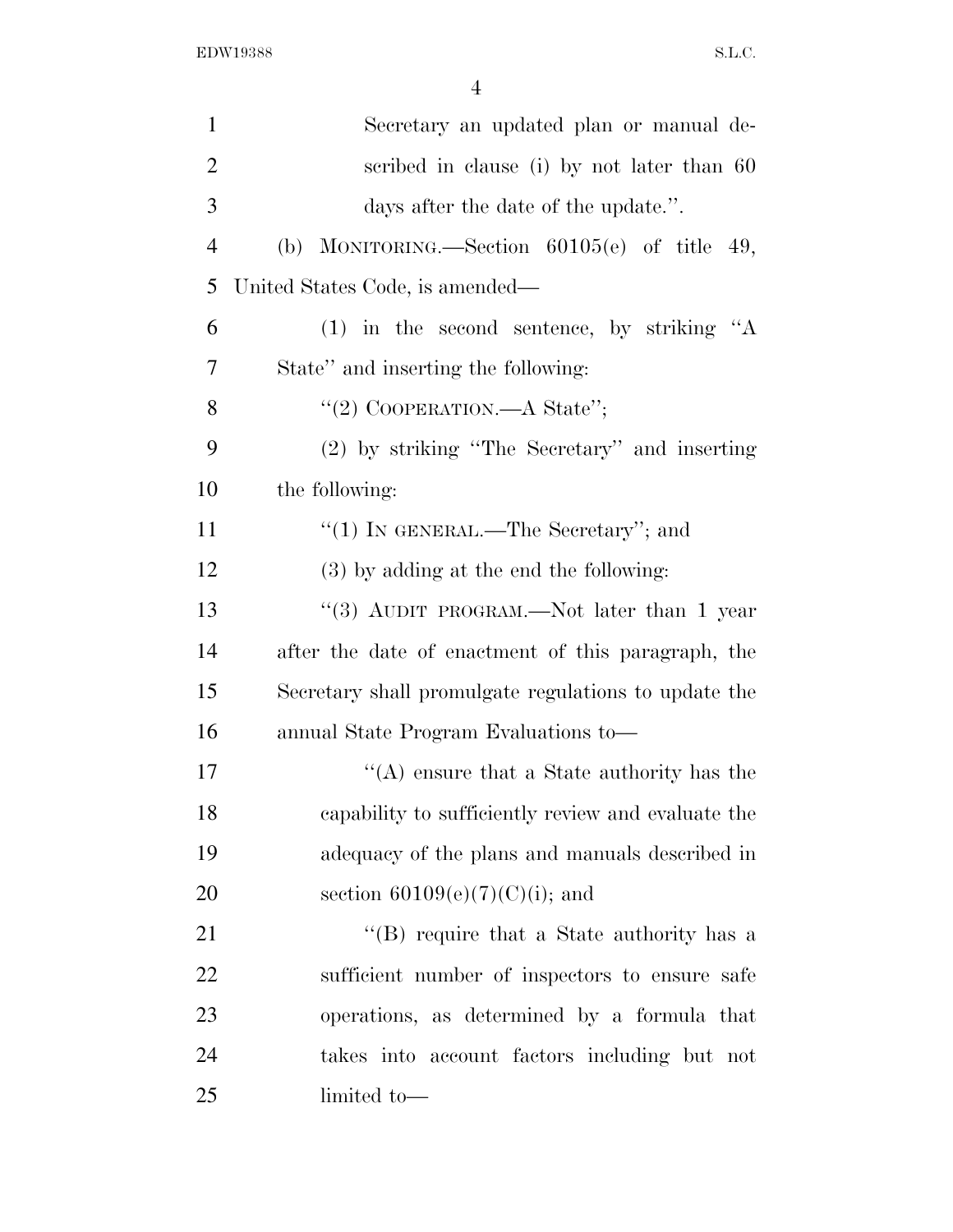| $\mathbf{1}$   | "(i) the number of miles of cast iron                        |
|----------------|--------------------------------------------------------------|
| $\overline{2}$ | pipe in the State;                                           |
| 3              | "(ii) the number of customers in the                         |
| $\overline{4}$ | State;                                                       |
| 5              | "(iii) population density in areas with                      |
| 6              | gas distribution pipeline;                                   |
| 7              | $f'(iv)$ the age of the gas distribution                     |
| 8              | system in the State; and                                     |
| 9              | "(v) environmental factors, including                        |
| 10             | relevant geological issues.".                                |
| 11             | SEC. 3. EMERGENCY RESPONSE PLANS.                            |
| 12             | Section 60102 of title 49, United States Code, is            |
| 13             | amended by adding at the end the following:                  |
| 14             | "(q) EMERGENCY RESPONSE PLANS.—Not later                     |
| 15             | than 1 year after the date of the enactment of this sub-     |
| 16             | section, the Secretary shall promulgate regulations to en-   |
|                | 17 sure that each emergency response plan under section      |
| 18             | 192.615 of title 49, Code of Federal Regulations (or suc-    |
| 19             | cessor regulations), developed by an operator of a distribu- |
| 20             | tion pipeline includes written procedures for—               |
| 21             | $\lq(1)$ establishing communication with fire, po-           |
| 22             | lice, and other relevant public officials as soon as         |
| 23             | practicable, but not later than 30 minutes, after a          |
| 24             | gas pipeline emergency that—                                 |
|                |                                                              |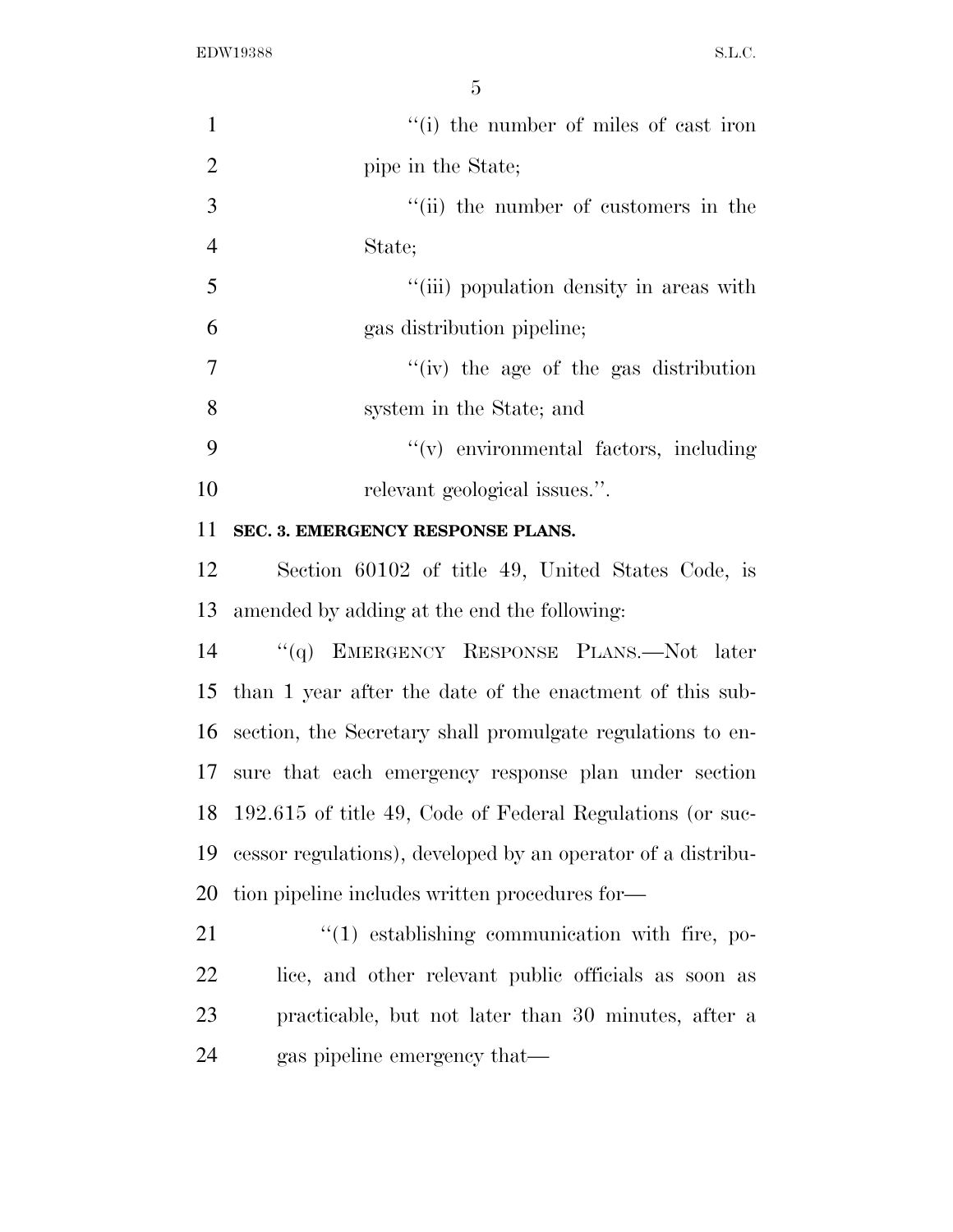| $\mathbf{1}$   | "(A) includes fires, explosions, or 1 or                  |
|----------------|-----------------------------------------------------------|
| $\overline{2}$ | more fatalities; or                                       |
| 3              | $\lq\lq$ (B) results in the shutdown of gas service       |
| $\overline{4}$ | to more than 100 customers;                               |
| 5              | $\cdot\cdot(2)$ establishing public communication as soon |
| 6              | as practicable and in consultation with fire, police,     |
| 7              | and other public officials after a gas pipeline emer-     |
| 8              | gency that—                                               |
| 9              | $\lq\lq$ includes fires, explosions, or 1 or              |
| 10             | more fatalities; or                                       |
| 11             | $\lq\lq$ (B) results in the shutdown of gas service       |
| 12             | to more than 100 customers;                               |
| 13             | "(3) the development and implementation of a              |
| 14             | voluntary, opt-in system that would allow operators       |
| 15             | of distribution pipelines to rapidly communicate with     |
| 16             | customers in the event of an emergency.".                 |
| 17             | SEC. 4. OPERATIONS AND MAINTENANCE MANUALS.               |
| 18             | Section 60102 of title 49, United States Code (as         |
| 19             | amended by section 3), is amended by adding at the end    |
| 20             | the following:                                            |
| 21             | "(r) OPERATIONS AND MAINTENANCE MANUALS.-                 |
| 22             | Not later than 1 year after the date of enactment of this |
| 23             | subsection, the Secretary shall promulgate regulations to |
| 24             | ensure that each procedural manual for operations, main-  |
| 25             | tenance, and emergencies under section 192.605 of title   |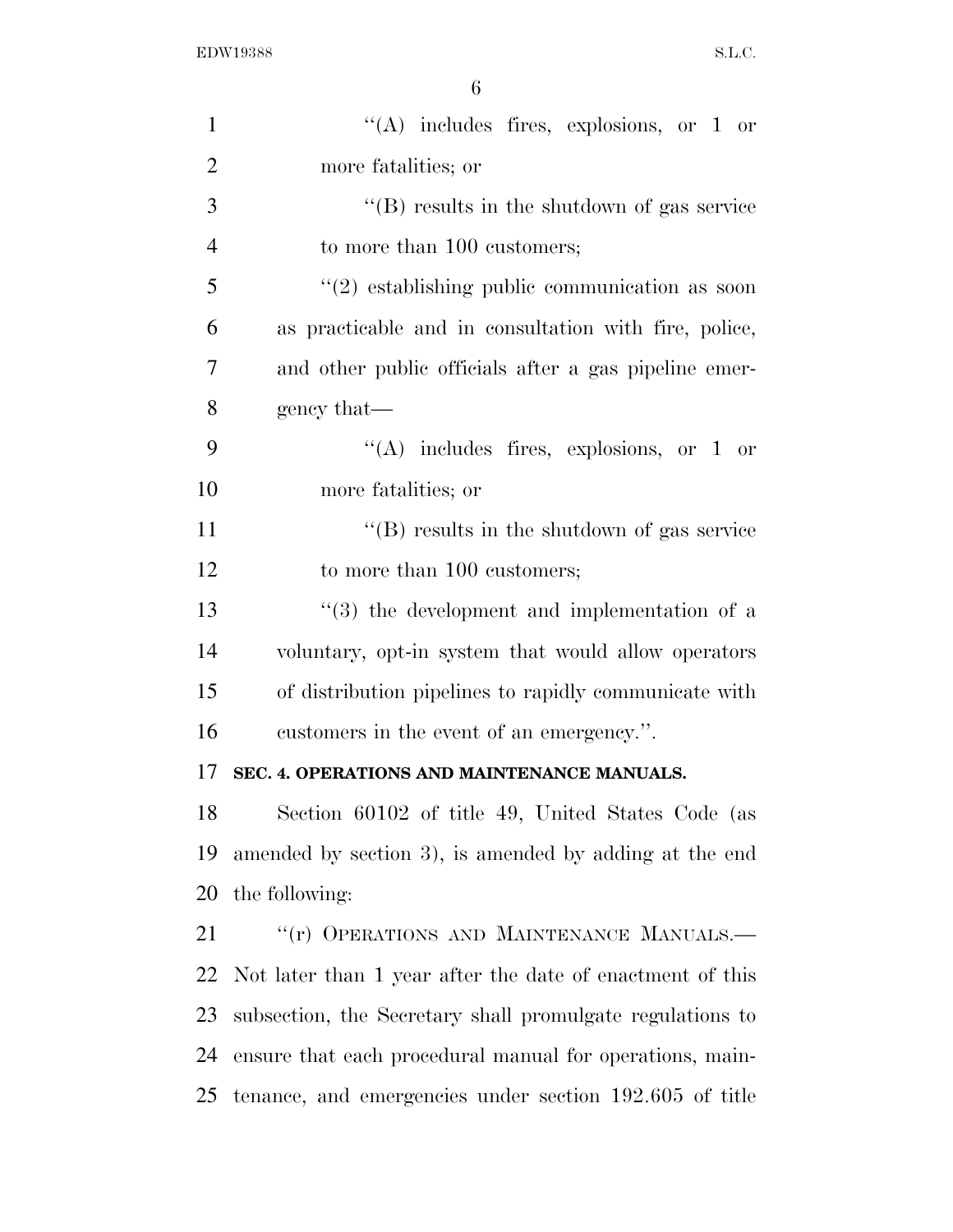49, Code of Federal Regulations (or successor regula- tions), developed by an operator of a distribution pipeline includes written procedures for—

 $\frac{4}{1}$  responding to overpressurization alarms, including a clear timeline and order of operations for shutting down portions of the gas distribution sys-tem, if necessary; and

 $\mathcal{S}$  (2) a detailed procedure for a management of change process, which shall be applied to all changes to the distribution system, and which shall ensure that relevant employees of an operator of a distribu- tion pipeline, as determined through the regulations, review construction documents for accuracy, com-pleteness, and correctness.''.

### **SEC. 5. PIPELINE SAFETY MANAGEMENT SYSTEMS.**

 Section 60102 of title 49, United States Code (as amended by section 4), is amended by adding at the end the following:

19 "(s) PIPELINE SAFETY MANAGEMENT SYSTEMS.—

20 "(1) IN GENERAL.—Not later than 1 year after the date of enactment of this subsection, the Sec- retary shall promulgate regulations directing each operator of a distribution pipeline to develop and im- plement a pipeline safety management systems framework in accordance with Recommended Prac-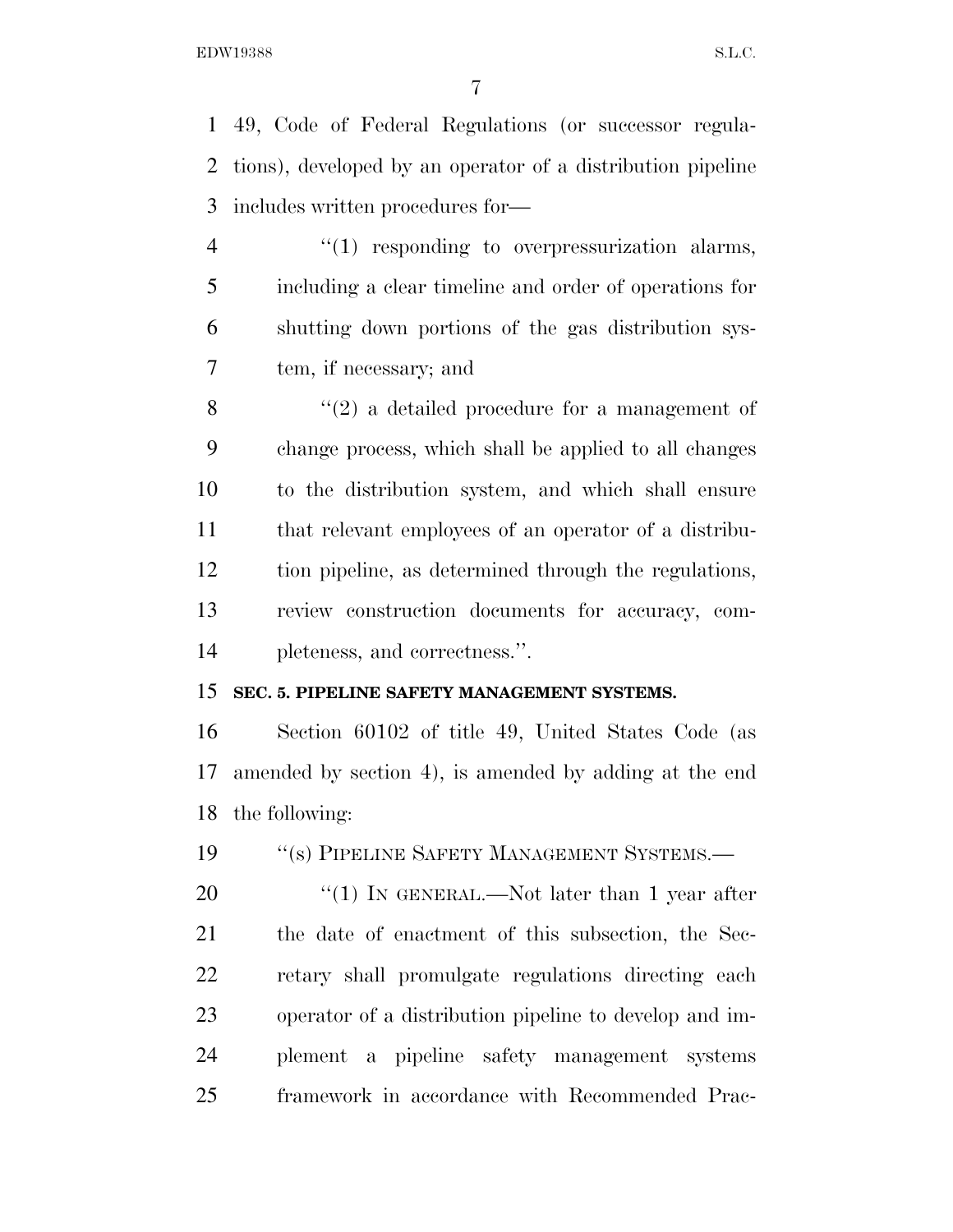| $\mathbf{1}$   | tice 1173 of the American Petroleum Institute (API)   |
|----------------|-------------------------------------------------------|
| $\overline{2}$ | RP 1173).                                             |
| 3              | "(2) UPDATES.—The Secretary may periodi-              |
| $\overline{4}$ | cally revise such regulations to adopt new best in-   |
| 5              | dustry practices for promoting safety management      |
| 6              | systems, as appropriate.                              |
| 7              | "(3) SUBMISSION.—Each operator of a dis-              |
| 8              | tribution pipeline shall submit to the Secretary or   |
| 9              | the relevant State authority, as certified under sec- |
| 10             | tion 60105 of title 49, United States Code—           |
| 11             | $\lq\lq$ (A) a copy of the pipeline safety manage-    |
| 12             | ment systems framework developed under para-          |
| 13             | graph $(1)$ by not later than 2 years after the       |
| 14             | date of enactment of this subsection; and             |
| 15             | $\lq\lq (B)$ any updates to the framework de-         |
| 16             | scribed in subparagraph $(A)$ by not later than       |
| 17             | 3 years after the date of enactment of this sub-      |
| 18             | section after the update.                             |
| 19             | EVALUATION AND CERTIFICATION.-<br>(4)                 |
| 20             | Under a timeline established by the Secretary         |
| 21             | through regulation, the Secretary or the relevant     |
| 22             | State authority, as certified under section 60105 of  |
| 23             | title 49, United States Code, shall—                  |
| 24             | $\lq\lq$ evaluate pipeline safety management          |
| 25             | systems frameworks developed under paragraph          |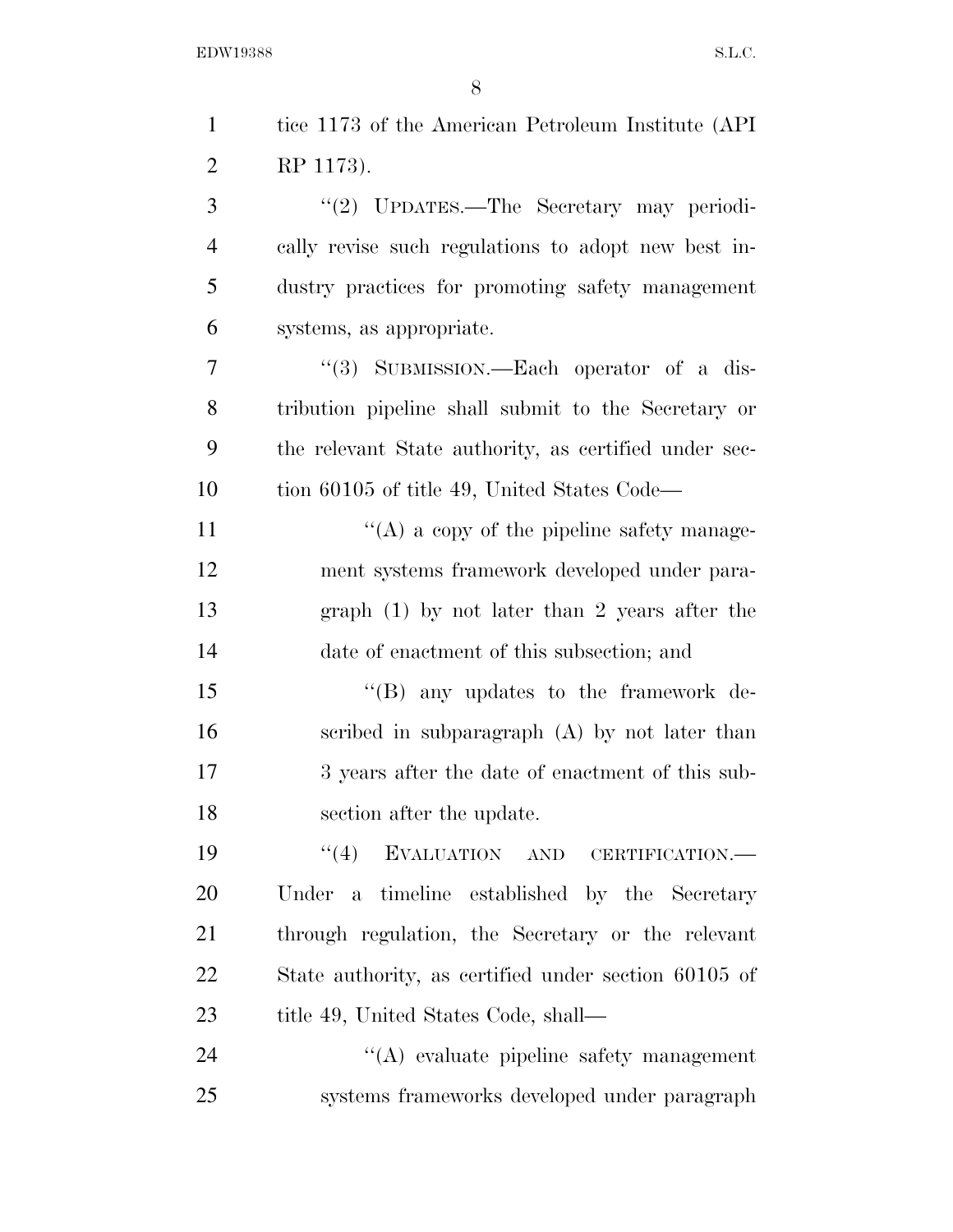| $\mathbf{1}$   | (1), including by using independent third-party        |
|----------------|--------------------------------------------------------|
| $\overline{2}$ | evaluators if necessary; and                           |
| 3              | $\lq\lq (B)$ certify that—                             |
| $\overline{4}$ | "(i) those frameworks are effective                    |
| 5              | and complete; and                                      |
| 6              | "(ii) operators of distribution pipe-                  |
| 7              | lines are in compliance with those frame-              |
| 8              | works.".                                               |
| 9              | SEC. 6. PIPELINE SAFETY PRACTICES.                     |
| 10             | Section 60102 of title 49, United States Code (as      |
| 11             | amended by section 5), is amended by adding at the end |
| 12             | the following:                                         |
| 13             | $``$ (t) OTHER PIPELINE SAFETY PRACTICES.—             |
| 14             | "(1) RECORDS.—Not later than $180$ days after          |
| 15             | the date of enactment of this subsection, the Sec-     |
| 16             | retary shall promulgate regulations to require an op-  |
| 17             | erator of a distribution pipeline—                     |
| 18             | $\lq\lq$ to develop and maintain traceable, re-        |
| 19             | liable, complete, and up-to-date records of the        |
| 20             | gas distribution system in each region of oper-        |
| 21             | ation that depict high-, medium-, and low-gas          |
| 22             | pressure systems, including maps and other             |
| 23             | drawings; and                                          |
| 24             | "(B) to ensure that the records described              |
| 25             | in subparagraph (A) are accessible to all em-          |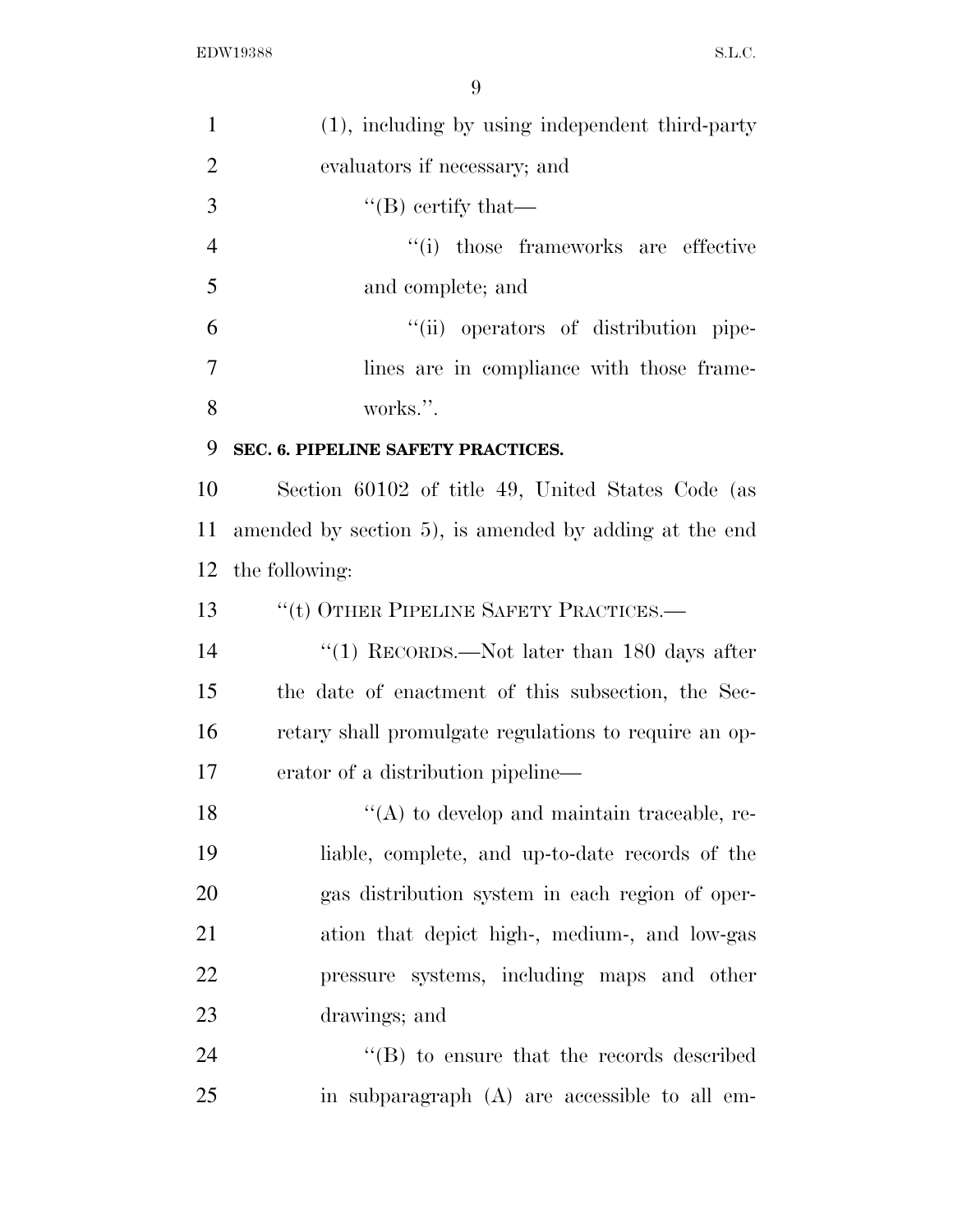| $\mathbf{1}$   | ployees of the operator and provided to Sec-      |
|----------------|---------------------------------------------------|
| $\overline{2}$ | retary or the relevant State authority.           |
| 3              | $``(2)$ APPROVAL OF CERTAIN ACTIVITIES.—          |
| $\overline{4}$ | "(A) IN GENERAL.—Not later than 1 year            |
| 5              | after the date of enactment of this subsection,   |
| 6              | the Secretary shall promulgate regulations to     |
| 7              | require that, before carrying out any covered     |
| 8              | task (as defined in section $192.801(b)$ of title |
| 9              | 49, Code of Federal Regulations (or successor     |
| 10             | regulations)), the covered task is approved by a  |
| 11             | professional engineer licensed to practice in the |
| 12             | State in which it is to be carried out.           |
| 13             | "(B) INCLUSION.—In promulgating regula-           |
| 14             | tions under subparagraph (A), the Secretary       |
| 15             | shall ensure that professional engineers are pro- |
| 16             | vided access to all relevant records and prior    |
| 17             | work plans needed to certify the safety of the    |
| 18             | covered task.                                     |
| 19             | "(C) APPLICATION.—The following provi-            |
| 20             | sions shall not apply to a standard promulgated   |
| 21             | under subparagraph $(A)$ :                        |
| 22             | "(i) Subsections (c) and (d) of section           |
| 23             | 60118.                                            |
| 24             | "(ii) Section $60131(e)(5)$ .                     |
| 25             | $``(3)$ PRESENCE OF QUALIFIED EMPLOYEES.—         |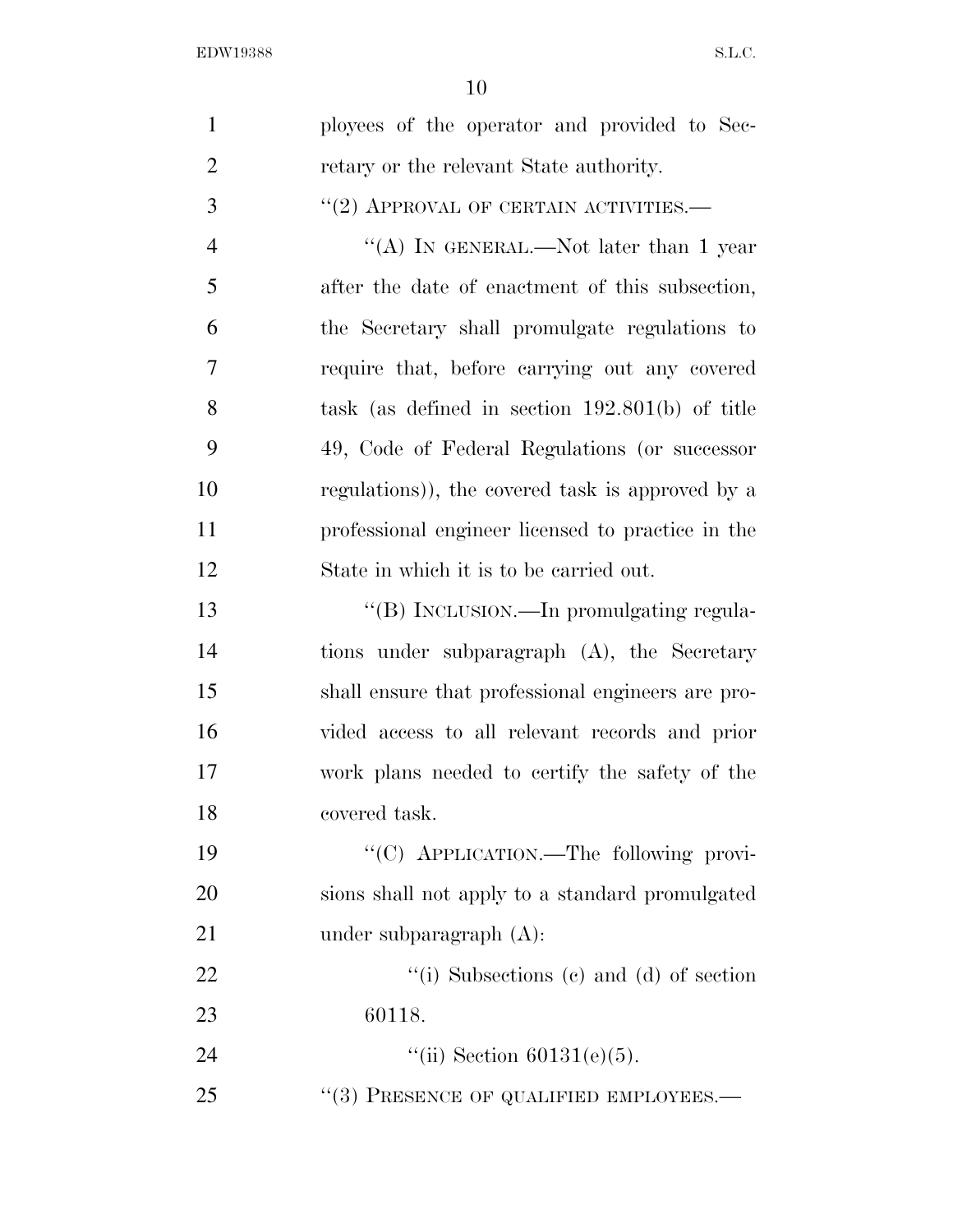1 "(A) IN GENERAL.—Not later than 180 days after the date of enactment of this sub- section, the Secretary shall promulgate regula- tions to require that not less than 1 employee of an operator of a distribution pipeline who is qualified to perform relevant covered tasks (as defined in section 192.801(b) of title 49, Code of Federal Regulations (or successor regula- tions)), shall monitor gas pressure and have the capability to shut down the flow of gas at a dis- trict regulator station during any construction project that has the potential to cause a haz- ardous over-pressurization at that station, in- cluding tie-ins and abandonment of distribution lines and mains, based on an evaluation of threats that could result in unsafe operation conducted by the operator. 18 "(B) EXCLUSION.—In promulgating regu- lations under subparagraph (A), the Secretary shall ensure that those regulations do not apply to a district regulating station that has a moni- toring system and the capability for remote or automatic shutoff.

24 "(4) DISTRICT REGULATOR STATIONS.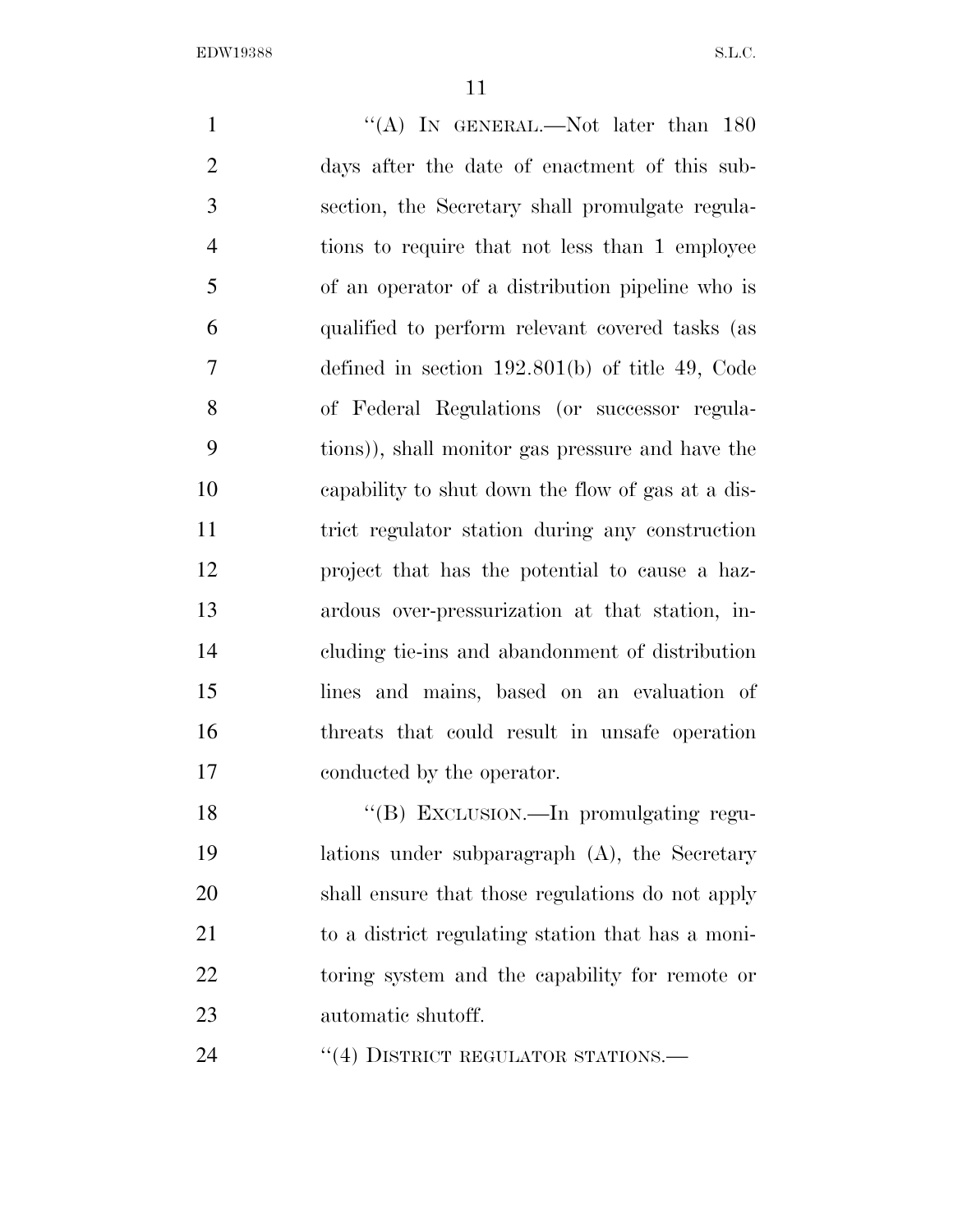| $\mathbf{1}$   | "(A) IN GENERAL.—Not later than 1 year             |
|----------------|----------------------------------------------------|
| $\overline{2}$ | after the date of enactment of this subsection,    |
| 3              | the Secretary shall promulgate regulations to      |
| $\overline{4}$ | require that each operator of a distribution       |
| 5              | pipeline assesses and upgrades, as appropriate,    |
| 6              | each district regulator station of the operator to |
| 7              | ensure that—                                       |
| 8              | "(i) there is no possibility for a com-            |
| 9              | mon mode of failure in the regulator tech-         |
| 10             | nology of the station that could lead to an        |
| 11             | operating pressure that is greater than the        |
| 12             | maximum allowable operating pressure (as           |
| 13             | described in section $192.619$ of title 49,        |
| 14             | Code of Federal Regulations (or successor          |
| 15             | regulations));                                     |
| 16             | "(ii) the station has monitoring tech-             |
| 17             | nology that provides constant awareness of         |
| 18             | gas pressure at the station; and                   |
| 19             | "(iii) the station has additional pres-            |
| 20             | sure-relieving safety technology, such as a        |
| 21             | relief valve or automatic shutoff valve, as        |
| 22             | appropriate for the configuration<br>and           |
| 23             | siting of the station.                             |
| 24             | "(5) MINIMUM STAFFING REQUIREMENTS.-               |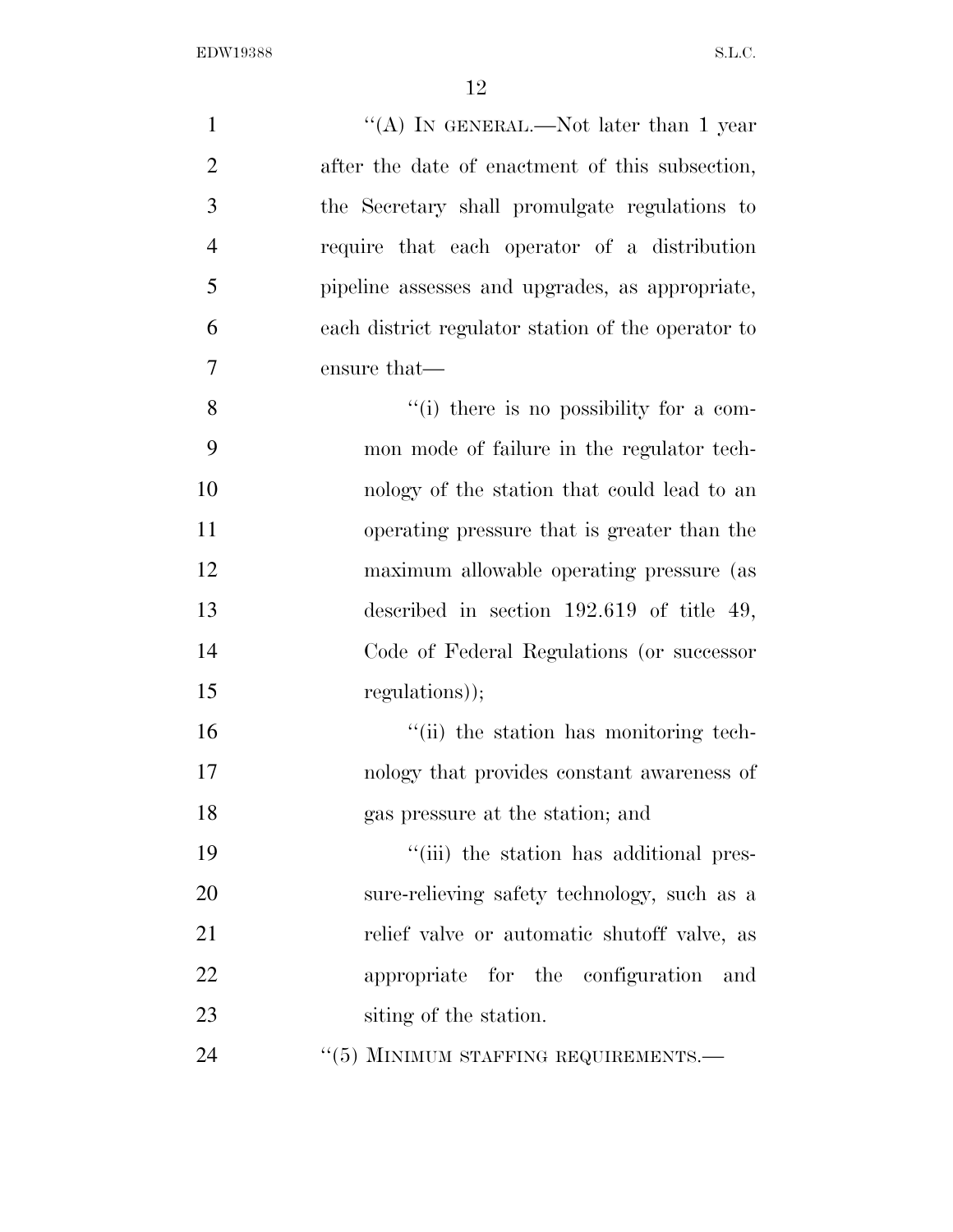| $\mathbf{1}$   | "(A) IN GENERAL.—Not later than 1 year                 |
|----------------|--------------------------------------------------------|
| $\overline{2}$ | after the date of enactment of this subsection,        |
| 3              | the Secretary shall promulgate regulations to          |
| $\overline{4}$ | promote sufficient staffing for monitoring and         |
| 5              | regulating gas pressure levels by each operator        |
| 6              | of a distribution pipeline.                            |
| 7              | "(B) INCLUSIONS.—Regulations promul-                   |
| 8              | gated under subparagraph (A) shall consider—           |
| 9              | "(i) the total miles of gas main and                   |
| 10             | service pipeline within the service area of            |
| 11             | the operator of the distribution pipeline;             |
| 12             | "(ii) the age and material of the pipes                |
| 13             | within the service area of the operator of             |
| 14             | the distribution pipeline; and                         |
| 15             | "(iii) the number and density of cus-                  |
| 16             | tomers within the service area of the oper-            |
| 17             | ator of the distribution pipeline.".                   |
| 18             | SEC. 7. CIVIL PENALTIES.                               |
| 19             | Section $60122(a)(1)$ of title 49, United States Code, |
| 20             | is amended—                                            |
| 21             | $(1)$ in the first sentence, by striking               |
| 22             | " $$200,000"$ and inserting " $$20,000,000"$ ;         |
| 23             | $(2)$ in the third sentence, by striking               |
| 24             | " $$2,000,000"$ and inserting " $$200,000,000"$ ; and  |